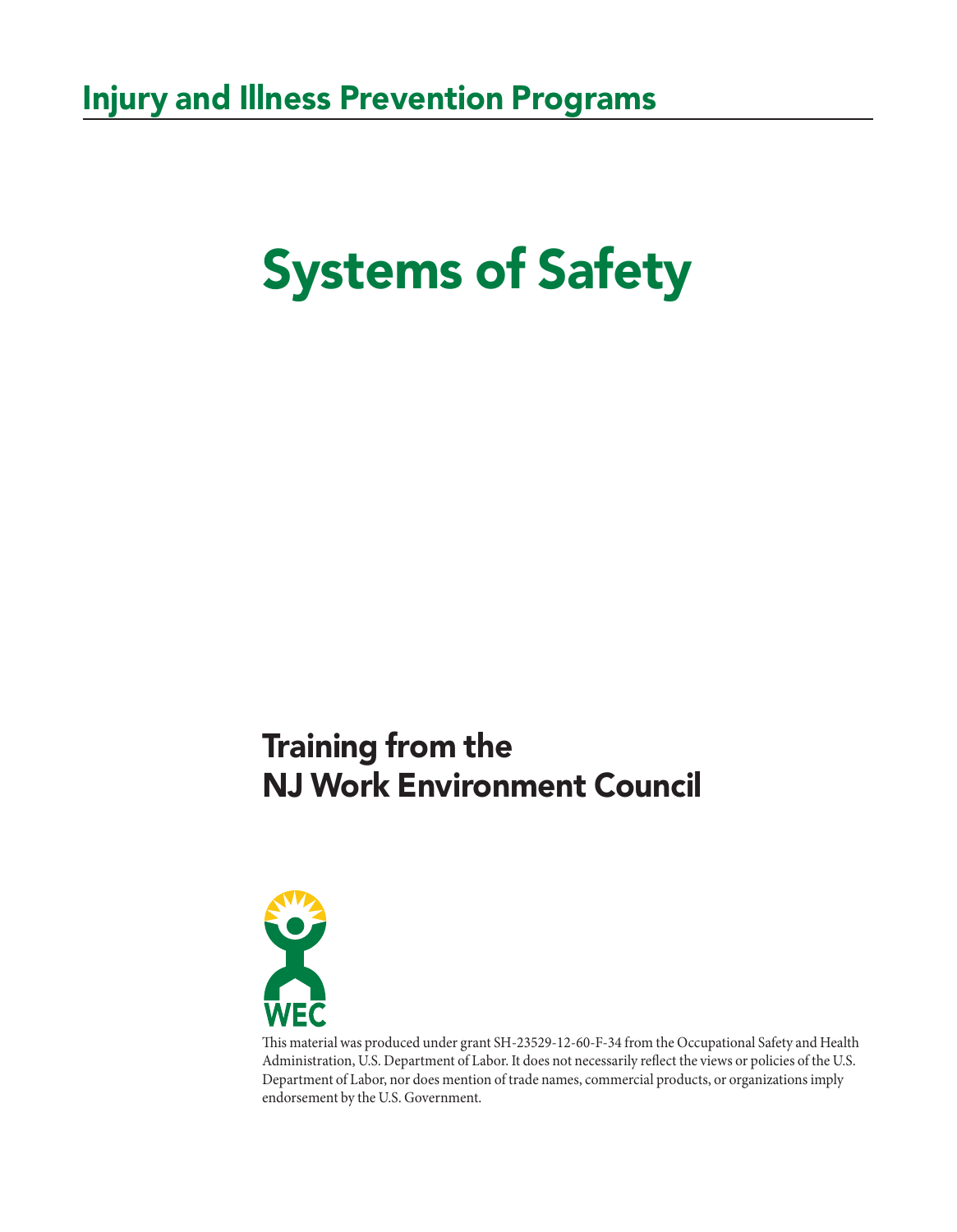## **About WEC**

The New Jersey Work Environment Council (WEC) is a non-profit collaboration of organizations working for safe, secure jobs, and a healthy, sustainable environment.

Visit WEC's website at www.njwec.org

**For more information about WEC programs and services, contact:**

Cecelia Gilligan Leto New Jersey Work Environment Council 142 West State Street – Third Floor, Trenton, NJ 08608-1102 Telephone: (609) 695-7100 Extension 308 Fax: (609) 695-4200 E-mail: info@njwec.org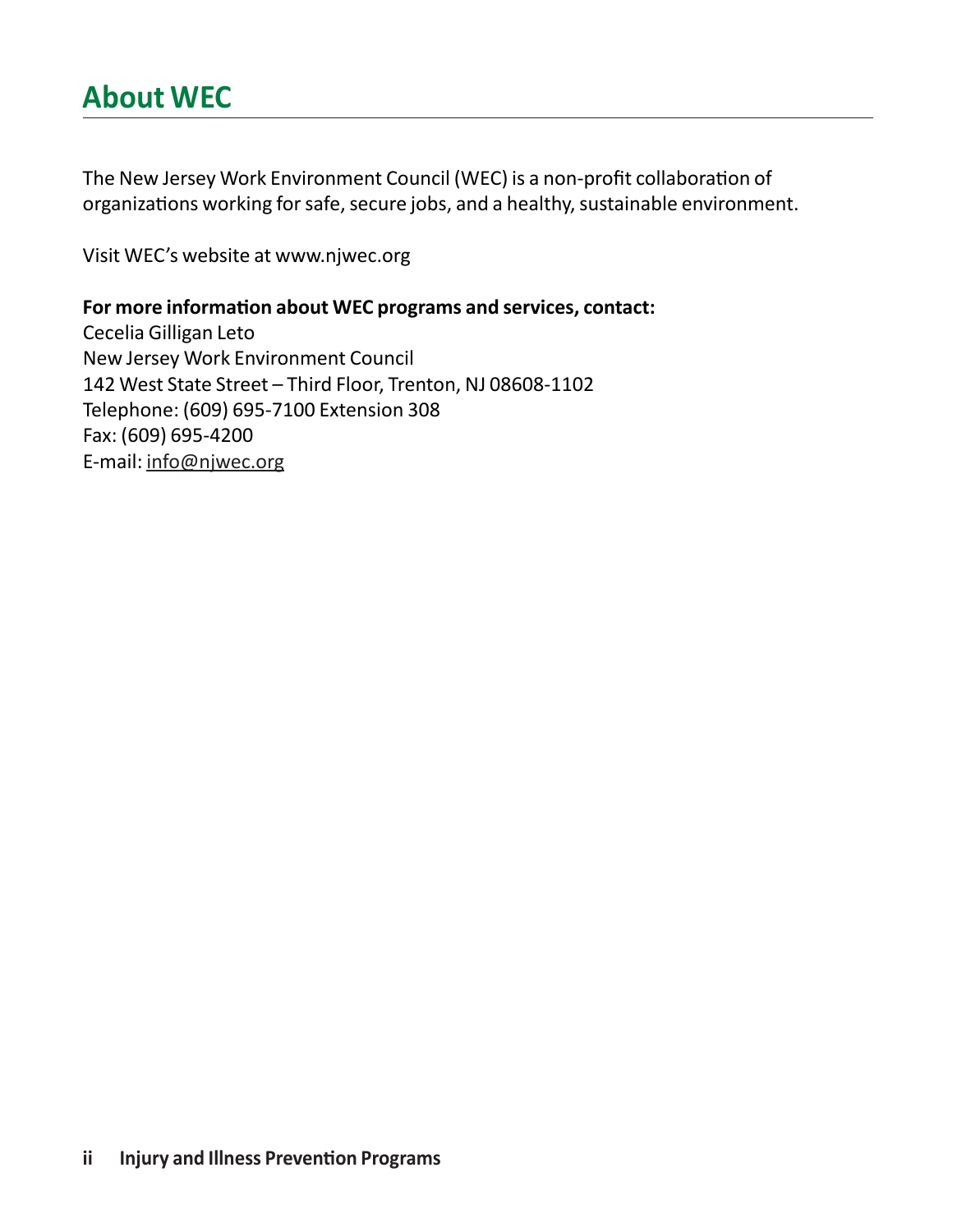# Injury and Illness Prevention Programs

Training from the New Jersey Work Environment Council

## **About Prevention Programs**

Every employer should have an overall injury and illness prevention program. Prevention programs improve health and safety conditions for both large and small employers, reduce workplace injuries and illnesses, improve compliance with laws and regulations, and reduce workers' compensation premiums.

OSHA has announced that it will develop an Injury and Illness Prevention Program standard (rule) in the near future.

**Effective training** about Injury and Illness Preventions Programs can help achieve safer, healthier, and more productive workplaces.

**WEC's curriculum** covers key aspects of an effective workplace prevention program. Training introduces the concept of effective management systems and explain why facilities should establish a prevention program at their workplace.

**The New Jersey Work Environment Council (WEC)** can provide **free** training at your workplace. This training includes free materials. The training is supported by a grant from the U.S. Occupational Safety and Health Administration (OSHA). Training can be from two to eight hours.

#### **For more information, contact:**

Cecelia Gilligan Leto, Project Coordinator WEC, 142 West State St., Third Floor Trenton, New Jersey 08608

Call: (609) 695-7100, Extension 308 Fax: (609) 695-4200 E-Mail: cgilliganleto@njwec.org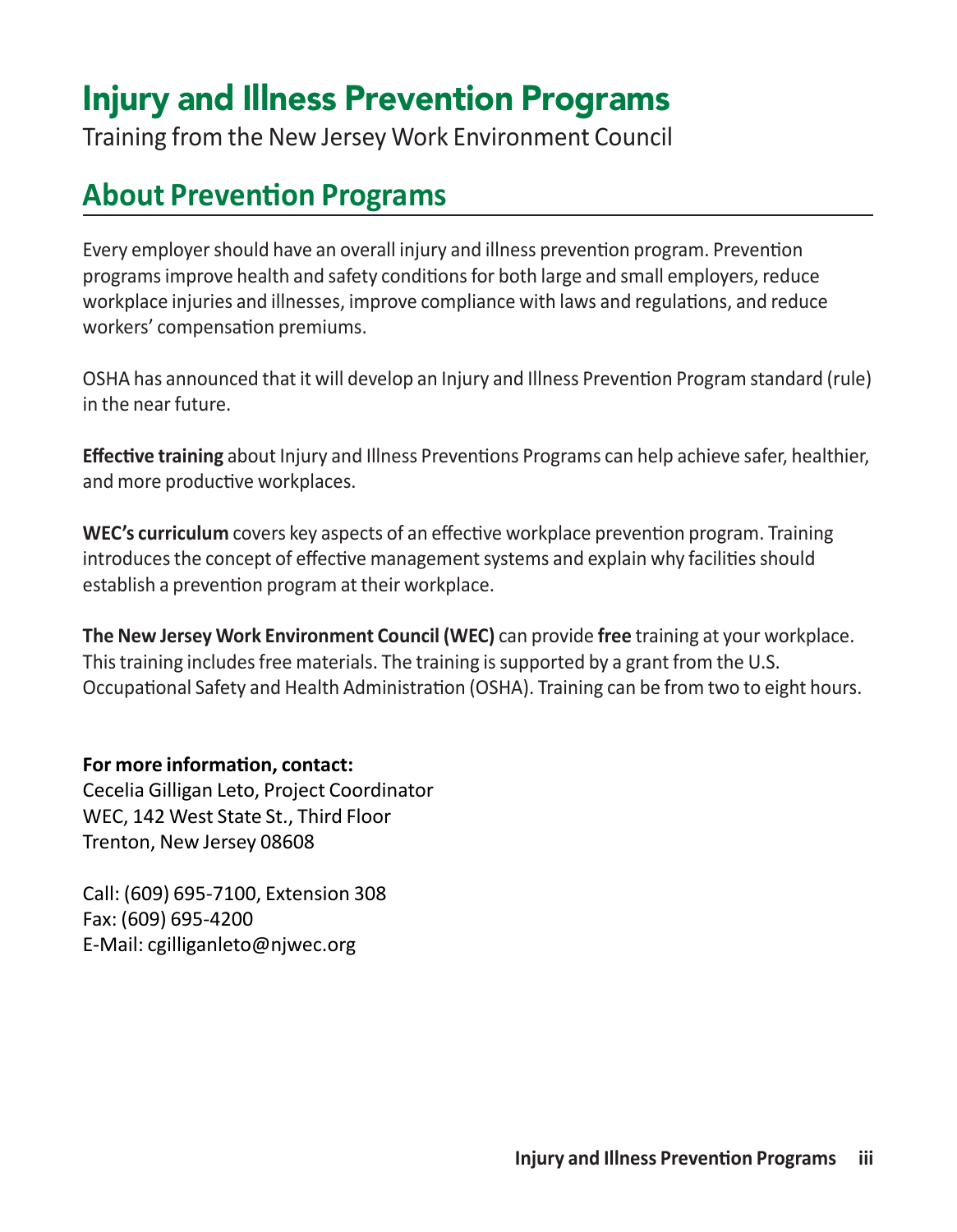#### **Basic Structure**

The Small Group Activity Method\* is based on a series of problem-solving activities. An activity can take from 45 minutes to an hour. Each activity has a common basic structure:

- **• Small Group Tasks**
- **• Report-Back**
- **• Summary**

**1. Small Group Tasks:** The training always begins with groups working together at their tables. Each activity has a task, or set of tasks, for the groups to work on. The task asks that the groups use their experience and the factsheets to solve problems and make judgments on key issues.

**2. Report-Back:** For each task, the group selects a scribe who takes notes on the small group discussion and reports back to the class as a whole. During the report-back, the scribe informs the entire class as to how his or her group solved the particular problem. The trainer records each scribe's report-back on large pads of paper in front of the class so that everyone can refer to them.

**3. Summary:** Before the discussion drifts too far, the trainer needs to bring it all together during the summary. Here, the trainer highlights the key points of the activity and brings up any problems or points that may have been overlooked during the report-back.

<sup>\*</sup>The Small Group Activity Method (SGAM) is based on a training procedure developed by England's Trades Union Congress (TUC) in the 1970s. The Labor Institute and Oil, Chemical, and Atomic Workers Union (now part of the United Steelworkers) used a similar method around economic and health and safety issues for workers and further developed the procedure into SGAM. The New Jersey Work Environment Council has used SGAM since 1986.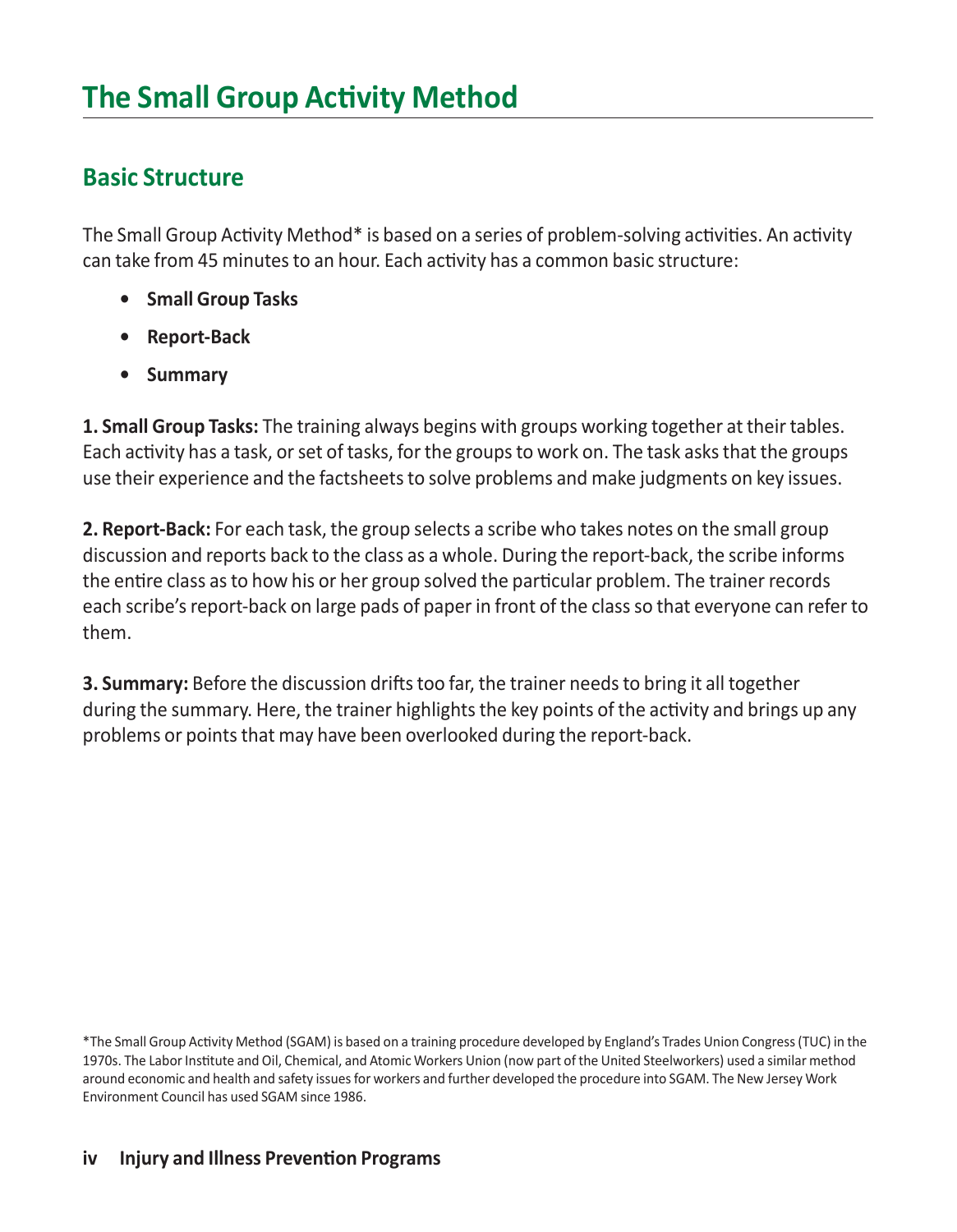The Small Group Activity Method (SGAM) is based on the idea that every training is a place where learning is shared. With SGAM, learning is not a one-way street that runs from trainer to worker. Rather SGAM is a structured procedure that allows us to share information. It is based on three learning exchanges:

- **• Worker-to-Worker**
- **• Worker-to-Trainer**
- **• Trainer-to-Worker**

**Worker-to-Worker:** Most of us learn best from each other. SGAM is set up in such a way as to make the worker-to-worker exchange a key element of the training. The worker-to-worker exchange allows participants to learn from each other by solving problems in their small groups.

**Worker-to-Trainer:** Lecture-style training assumes that the trainer knows all the answers. With SGAM it is understood that the trainers also have a lot to learn and this is the purpose of the worker-to-trainer exchange. It occurs during the report-back and it is designed to give the trainer an opportunity to learn from the participants.

**Trainer-to-Worker:** This is the trainer's opportunity to clear up any confusion and make points they think are key. By waiting until the summary section, trainers know better what people need to know.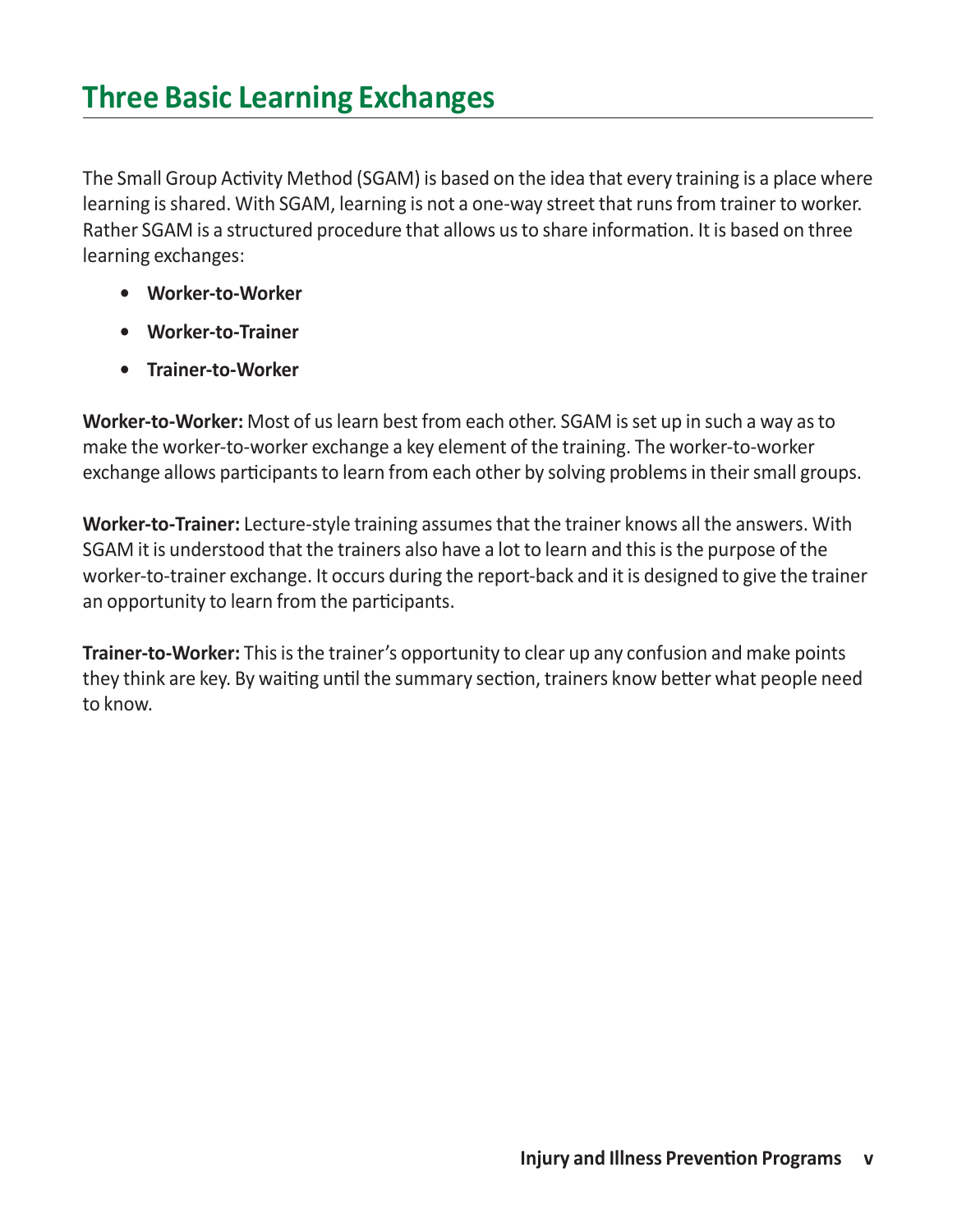## **The Factsheet Reading Method**

The process described below focuses everyone on the important information in the factsheets.

The process is as follows:

**• First,select a scribe for this Task.**

Each of you will be assigned a small number of factsheets to read. You will then share the factsheet information with your table.

- **• Your trainer will assign your individual factsheetsthis way:**
- **• Starting with the scribe and moving to the left, count out loud from one to eight. Keep going around the table until all numbers(factsheets) are distributed. The assigned numbers correspond to Factsheets 1 through 8 on the following pages.**

Once everyone has read their assigned factsheets individually, your scribe will go around the table and ask each of you to explain to the group what you have learned. Factsheets should be explained in the order assigned (1 through 8), since the factsheets build on the previous one. In this way, we all start at the same place and with the same information.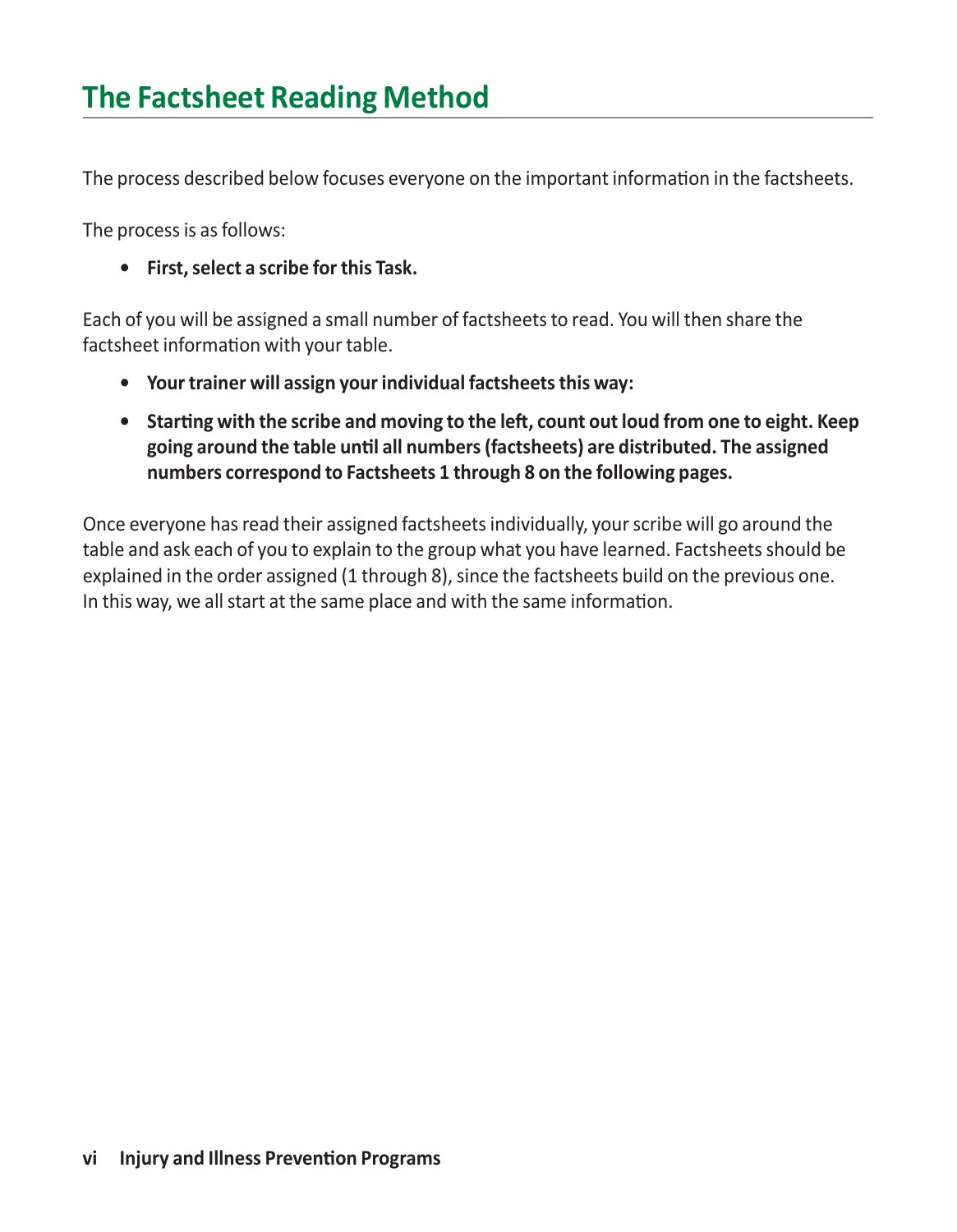# Injury and Illness Prevention Programs

Training from the New Jersey Work Environment Council

# **Systems of Safety**

#### **Purpose**

To introduce systems of safety and accident prevention.

This activity has two tasks.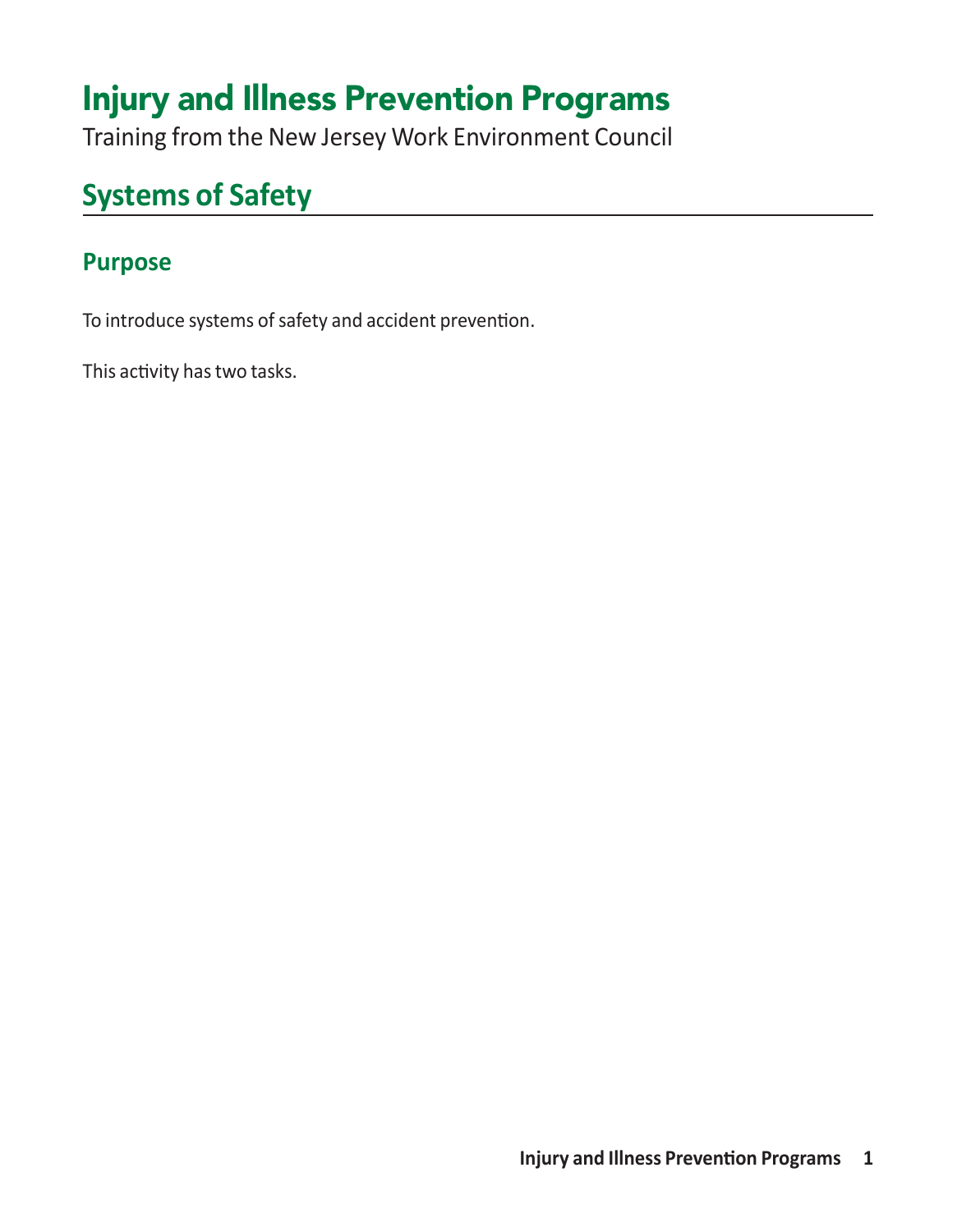#### **Scenario:**

A healthcare worker was recently assaulted by a patient's family member at City Medical Center. The patient called her husband and informed him that the nurse was ignoring her and not responding to her emergency alert call button. The husband rushed to the hospital, confronted the nurse and pushed her down. The nurse suffered a back injury. A union health and safety committee investigation of the incident revealed the following:

- 1. The emergency alert call button was not working. Regular inspections and maintenance for the call buttons had not been performed for over two years.
- 2. When the husband entered the hospital he walked past the receptionist's desk and ignored her pleas to return to the desk. The security guard who should have been stationed at the desk was on another call. The hospital had recently made a decision to cut its security personnel.
- 3. The nurse was working alone at the time of the assault.
- 4. The nurse was working her third consecutive day of double shifts.
- 5. A previous incident with the same patient and family member had occurred only days before (with another member of the hospital staff on a different shift) but was never reported.
- 6. City Medical Center had no written policy or procedures for dealing with violent patients or family members.
- 7. Healthcare workers at City Medical Center were never trained to deal with potentially violent situations.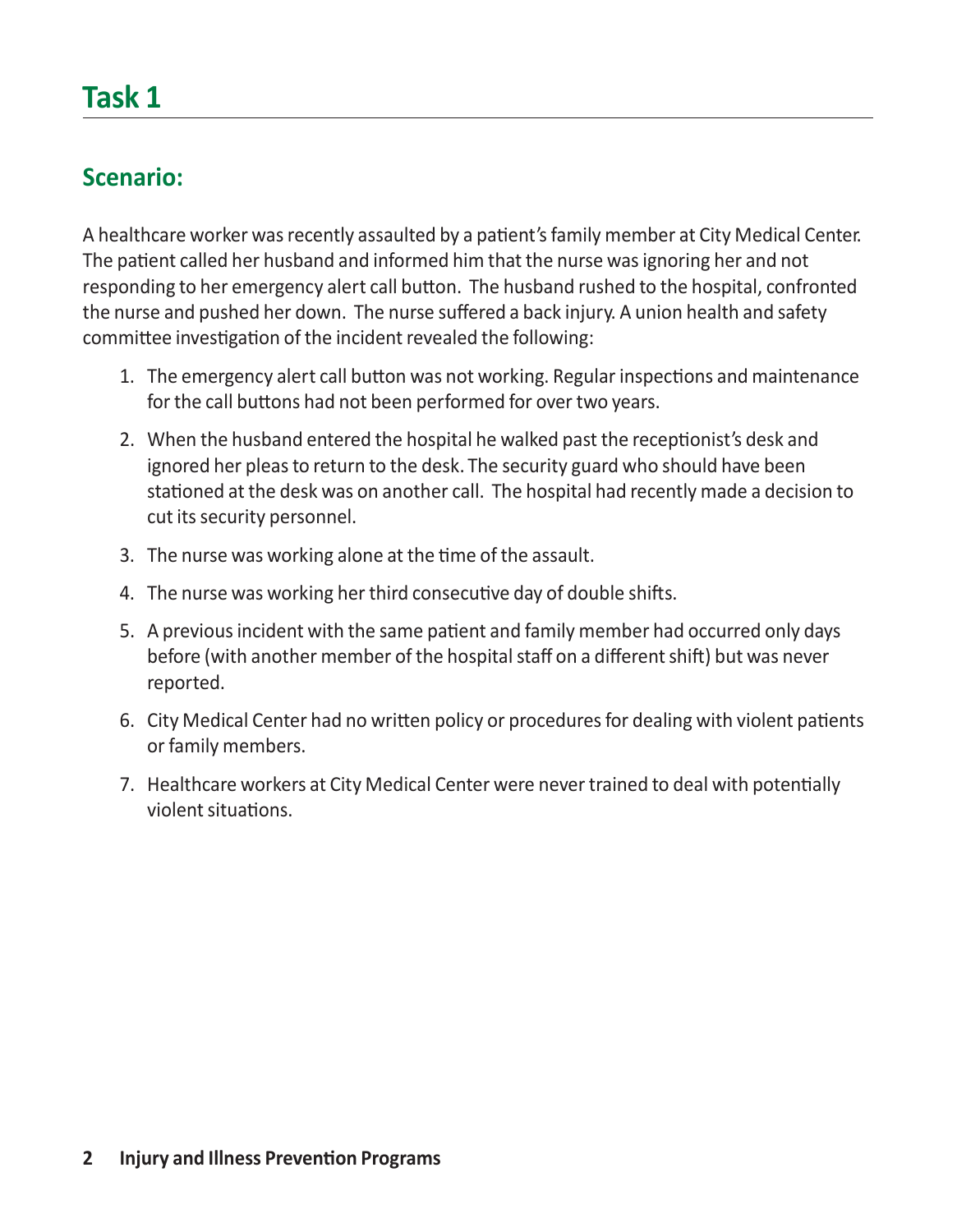**Review Factsheets 1 through 9 on pages 4 through 12. Then in your groupslist the safety systems and sub-systemsthat are flawed for each problem identified by the health and safety committee investigation. You can list more than one failed system orsub-system for each problem.**

**Note:** Factsheet 1 defines Systems of Safety. Factsheets 2 through 7 explain each of the systems. Factsheet 8 includes a chart showing all the systems and examples of sub-systems. (You will also find a tear-out version of Factsheet 8 on page 17.)

| FLAWEDSYSTEM(S) AND SUB-SYSTEM(S)                                                        |
|------------------------------------------------------------------------------------------|
| 1. System(s): Mechanical Integrity<br>Sub-system(s): Preventive Maintenance, Inspections |
| 2. System(s):<br>Sub-system(s):                                                          |
| 3. System(s):<br>Sub-system(s):                                                          |
| 4. System(s):<br>Sub-system(s):                                                          |
| 5. System(s):<br>Sub-system(s):                                                          |
| 6. System(s):<br>Sub-system(s):                                                          |
| 7. System(s):<br>Sub-system(s):                                                          |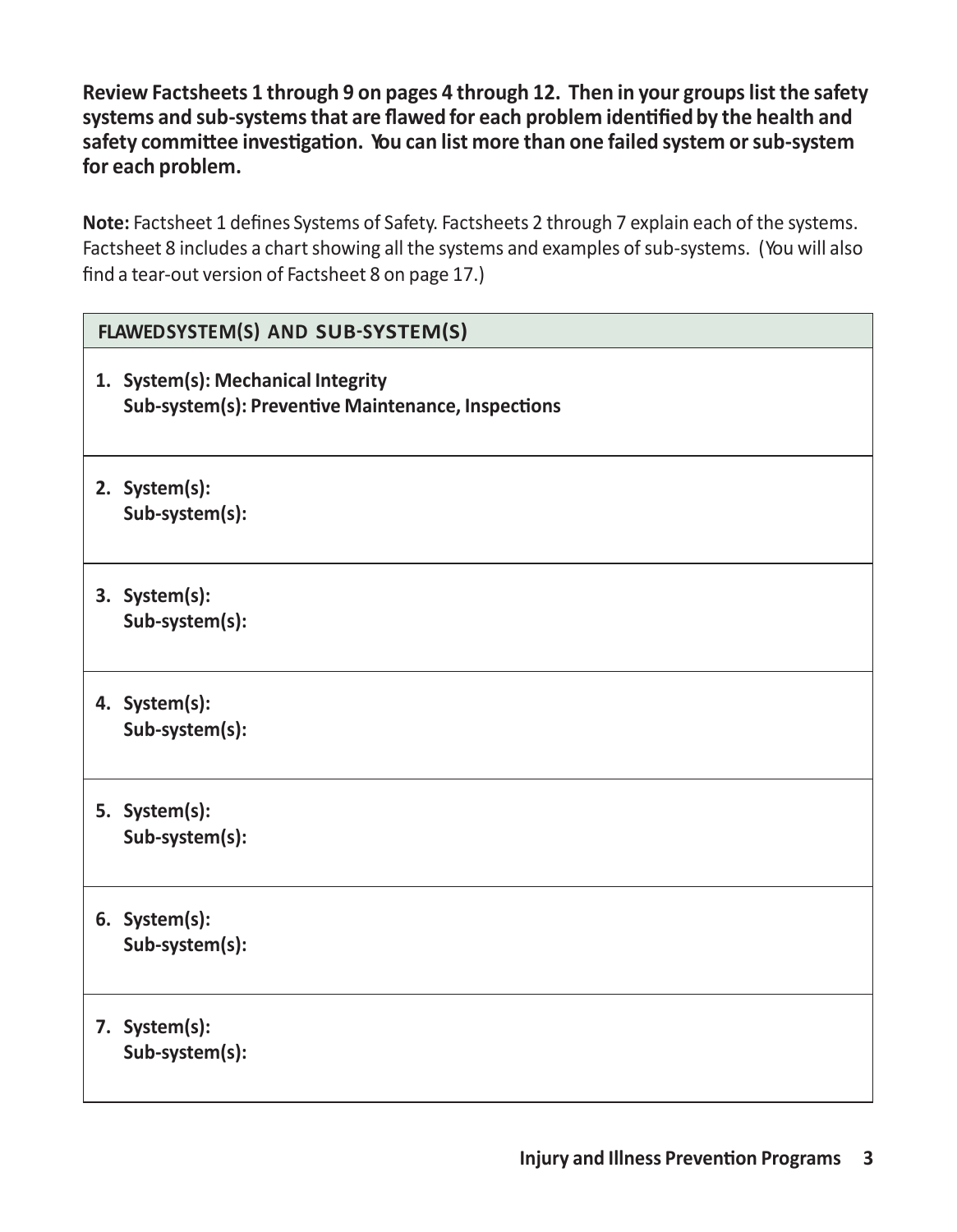#### **1. Systems of Safety**

When we think about safety we usually focus on injuries and fatalities suffered by individual workers. We generally don't spend much time thinking about the safety systems that exist.

**A system ofsafety can be defined asthe use ofspecific labor/ management programsthat actively seek to identify and control hazards(a proactive system). This beginsin the conceptual (planning) phase of a new project or work application and continuesthroughout the entire process.**

| <b>MAJOR SYSTEMS OF SAFETY</b>     |  |  |  |  |  |
|------------------------------------|--|--|--|--|--|
| Design and Engineering             |  |  |  |  |  |
| <b>Mechanical Integrity</b>        |  |  |  |  |  |
| <b>Mitigation Devices</b>          |  |  |  |  |  |
| <b>Warning Devices</b>             |  |  |  |  |  |
| <b>Training and Procedures</b>     |  |  |  |  |  |
| <b>Personal Protective Factors</b> |  |  |  |  |  |

There are many sub-systems that make up these major systems of safety. For example, recordkeeping (including the OSHA 300 Log and Sharps Injury Log) would be a sub-system of work practice controls/procedures.

You may have additional systems of safety at your site. They may be organized differently and have different names, but all of our facilities have systems of safety in place.

Source: Adapted in part from Harold Roland and Brian Moriarty, *System Safety Engineering and Managemen*t, New York: John Wiley and Son, 1983.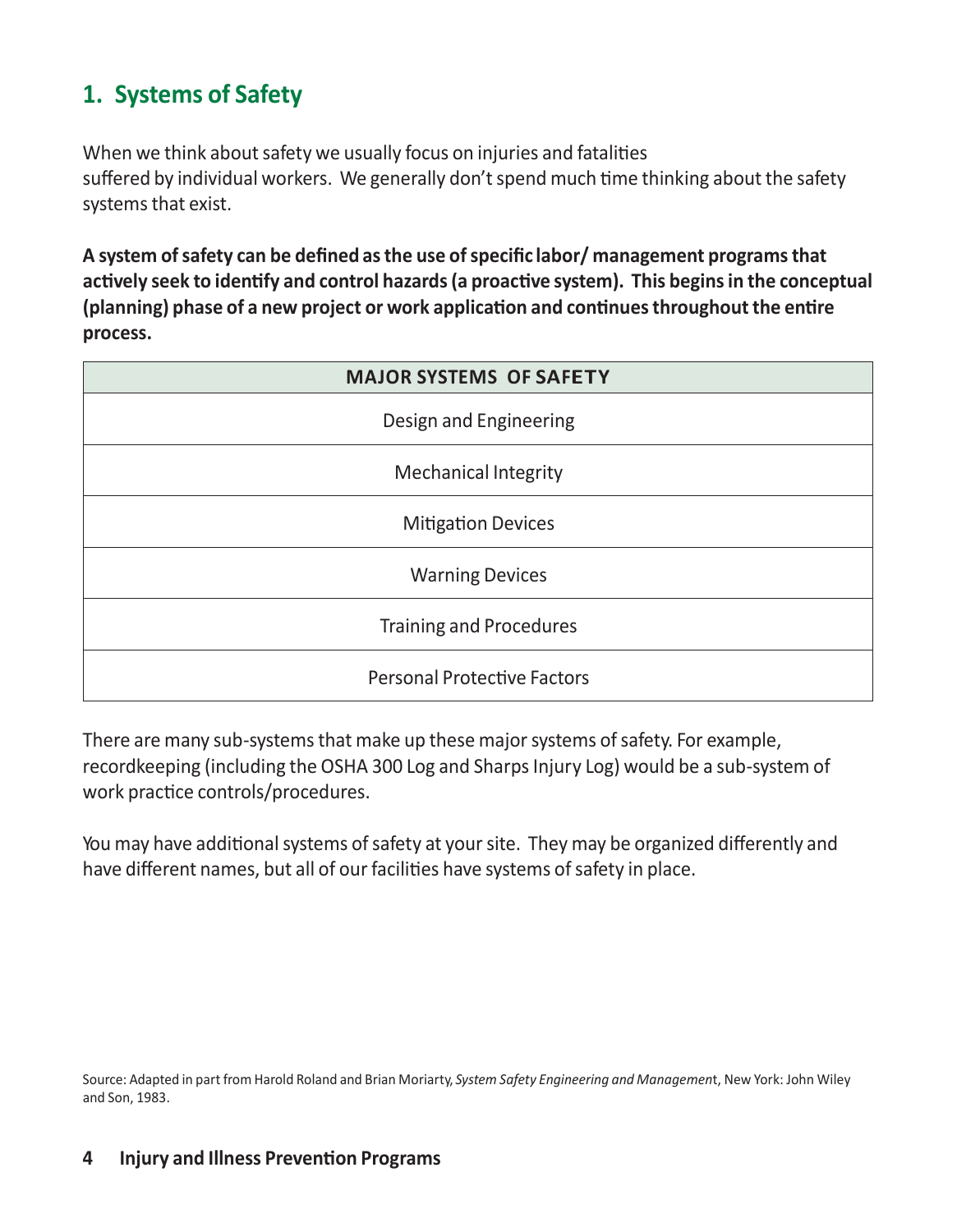## **2. The Design/Engineering System**

Many important safety decisions are made long before hospital employees are asked to use new sharps devices or implement new and improved work practices. A central purpose of the design/engineering system of safety is to eliminate hazards through effective work organization, resource allocation, and the selection of safer or lower-risk equipment, chemicals, and medical devices. The design system of safety is the place where primary prevention takes place.

Examples of primary prevention would include the use of less hazardous cleaning fluids, needleless systems (devices that eliminate the use of needles altogether such as IV medication systems) and mechanical lifting equipment. Primary prevention eliminates or significantly reduces the possibility of injuries on the job.

Important elements of the design/engineering system may include:

- equipment that eliminates the need to lift patients/residents
- floor plan layout and design to accommodate equipment use and storage
- the implementation of needleless systems
- utilization of sharps with sharps injury protections, for example shielded or retracting catheters
- workplace violence policy
- safe patient handling policy
- staffing and workload

Sources: Occupational Safety and Health Administration (OSHA), *Revisions Pathogens Standard Technical Pathogens Standard Technical Background and Summary*, April 2001; and Nicholas Ashford, *The Encouragement of Technological Change for Preventing Chemical Accidents*, Environmental Protection Agency, 1993.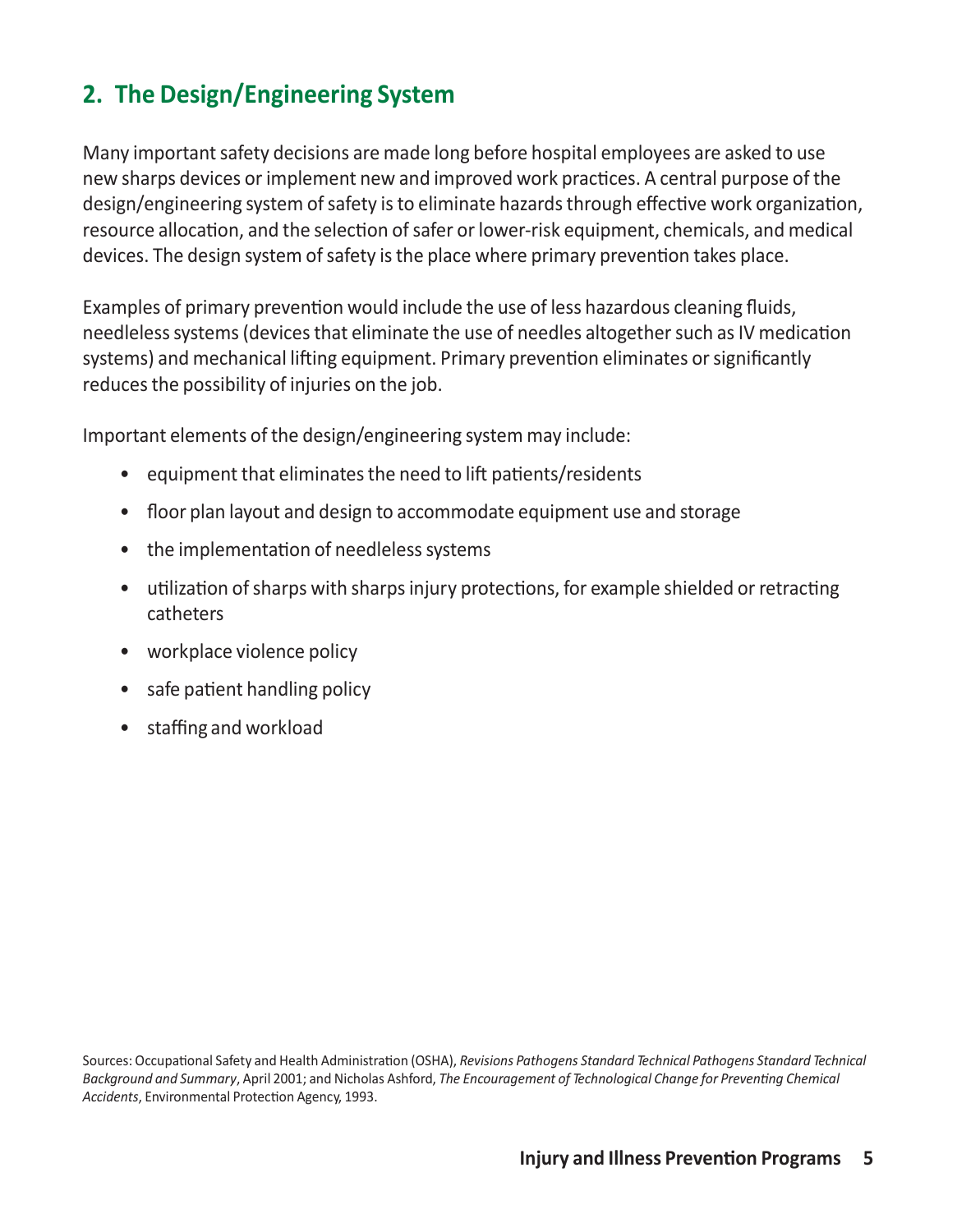## **3. The Mechanical Integrity System**

Properly designed equipment can become unsafe if it isn't appropriately maintained, inspected and repaired. An effective mechanical integrity system should be evaluated based on its performance in eliminating the use of breakdown maintenance.

Important elements of the maintenance and inspection system include:

- safety and skills training for employees and subcontractors involved in installing, maintaining, repairing or inspecting equipment
- maintaining regular preventive maintenance schedules
- keeping spare parts readily available
- adequate staffing to eliminate work order and preventive maintenance backlogs
- employee involvement in developing and overseeing this system
- written procedures for each task performed
- use of proper materials, equipment, tools and spare parts, including use of a quality control program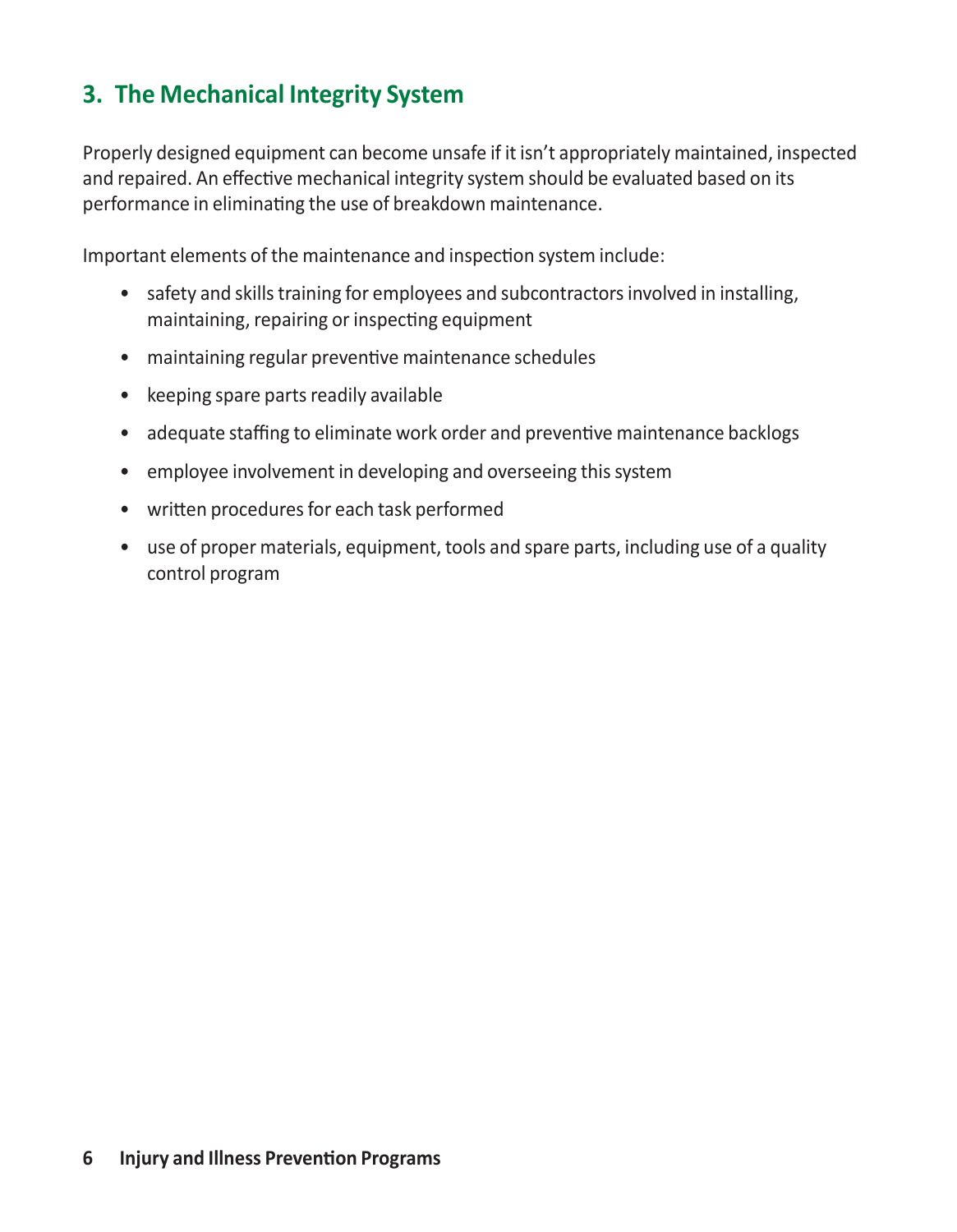#### **4. The Mitigation System**

The mitigation system of safety involves the use of equipment that automatically acts to control or reduce the adverse consequences of hazardous incidents. Mitigation devices do not require any action on the part of employees in order for the equipment to function.

The mitigation system provides opportunities for secondary prevention. Mitigation equipment does not eliminate hazards; it only controls the severity of incidents.

Typical examples of mitigation devices are:

- backup generator systems
- other automatic trip devices
- automatic sprinkler systems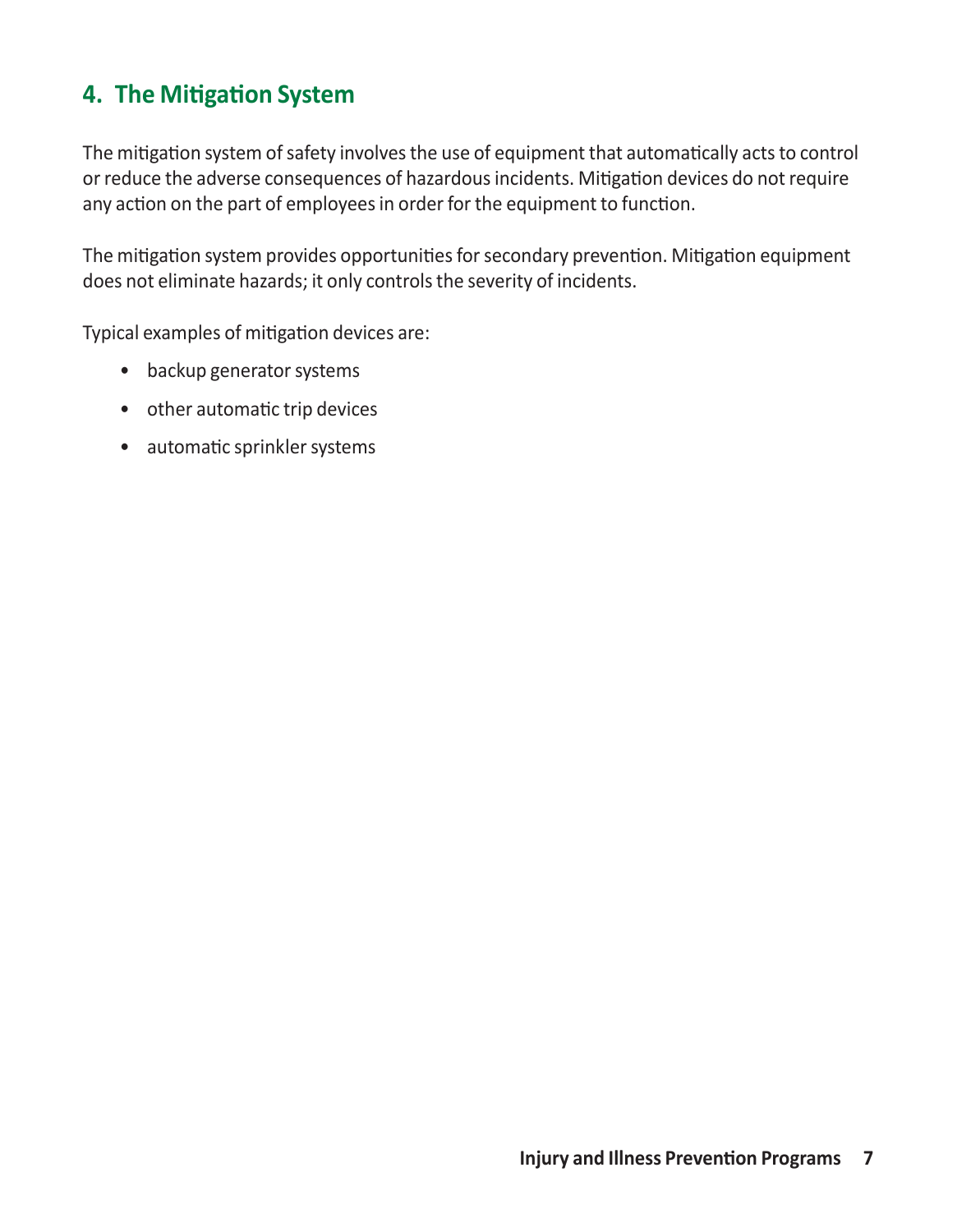#### **5. The Warning System**

The warning system of safety includes the use of devices that warn employees that a dangerous or potentially dangerous situation is occurring. These warning components require worker intervention to control or mitigate the hazardous situation. Workers must be able to understand the warning. They must also be able to respond in a timely manner and understand what actions are necessary.

Examples of warning devices include:

- facility fire evacuation alarms
- patient monitors and alarms
- life support systems
- telemetric devices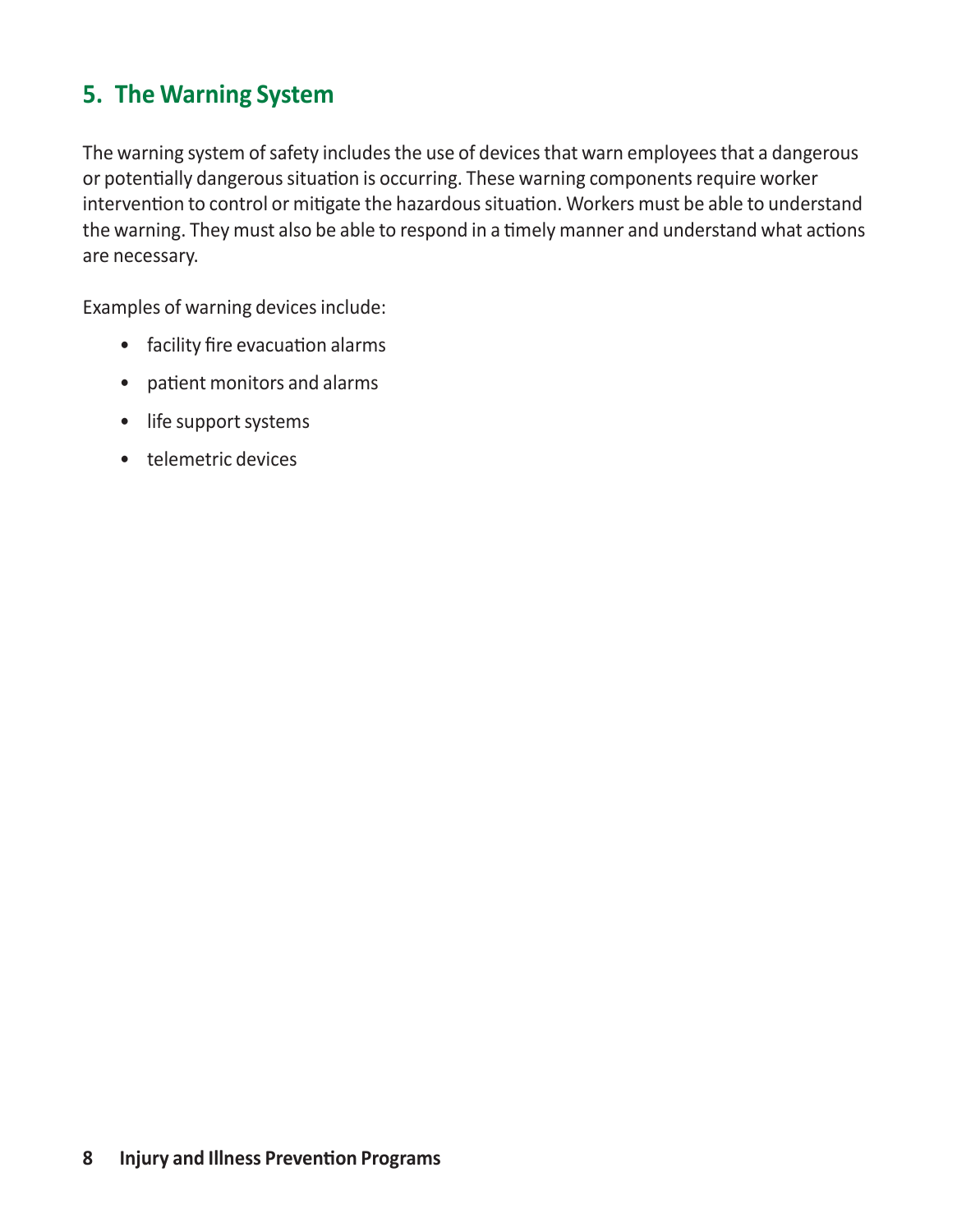### **6. The Training and Work Practice Controls/Procedures System**

Work practice controls/procedures reduce the likelihood of exposures. The process relies on a comprehensive system of written procedures and training. The greater the hazard, the greater the need for controls/procedures and training.

Parts of an effective work practice controls/procedures and training system include:

- procedures and training that consistently incorporate an emphasis on the importance of the safety and well-being of both patients and staff
- employee involvement in developing and overseeing training and controls/procedures activities
- methods developed by management and employees to ensure that training is understood, promotes safety, and is not punitive
- an emergency response plan and training that are in place and routinely practiced
- workplace violence training
- procedures and training that identify all potential hazards, the possible consequences of these hazardous conditions and the actions needed to prevent or respond to each hazard or potential hazard.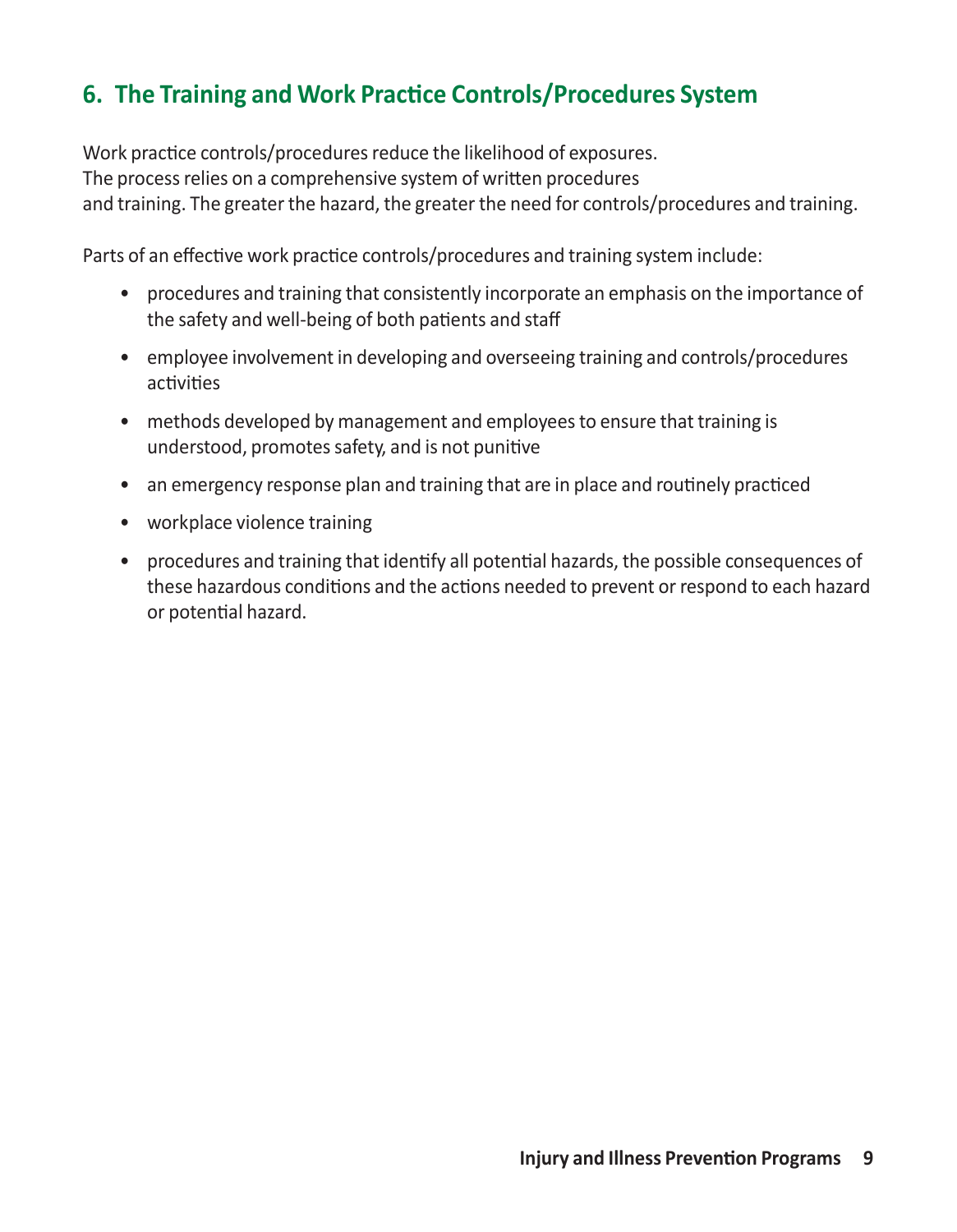#### **7. Personal Protective Factors**

Personal protective factors are the last line of defense among the various systems of safety. They define the traditional roles that employees play in health and safety and generally include obeying the rules (individual behavior) and wearing Personal Protective Equipment (PPE). Unfortunately, in far too many situations PPE and behavior are used to compensate for hazards that are built into the work process.

#### **Being Proactive**

A better approach is to view the role of healthcare workers as proactive and engaged in the process of making the facility a safe and healthy environment. This perspective requires the entire staff to look critically at the workplace, work together to identify the hazards, and then contribute ideas, experience and know-how to correct the system flaws.

When healthcare workers are actively engaged in the process of identifying systems flaws and correcting them using higher-level solutions such as Design and Engineering, the hazards can be eliminated or significantly reduced.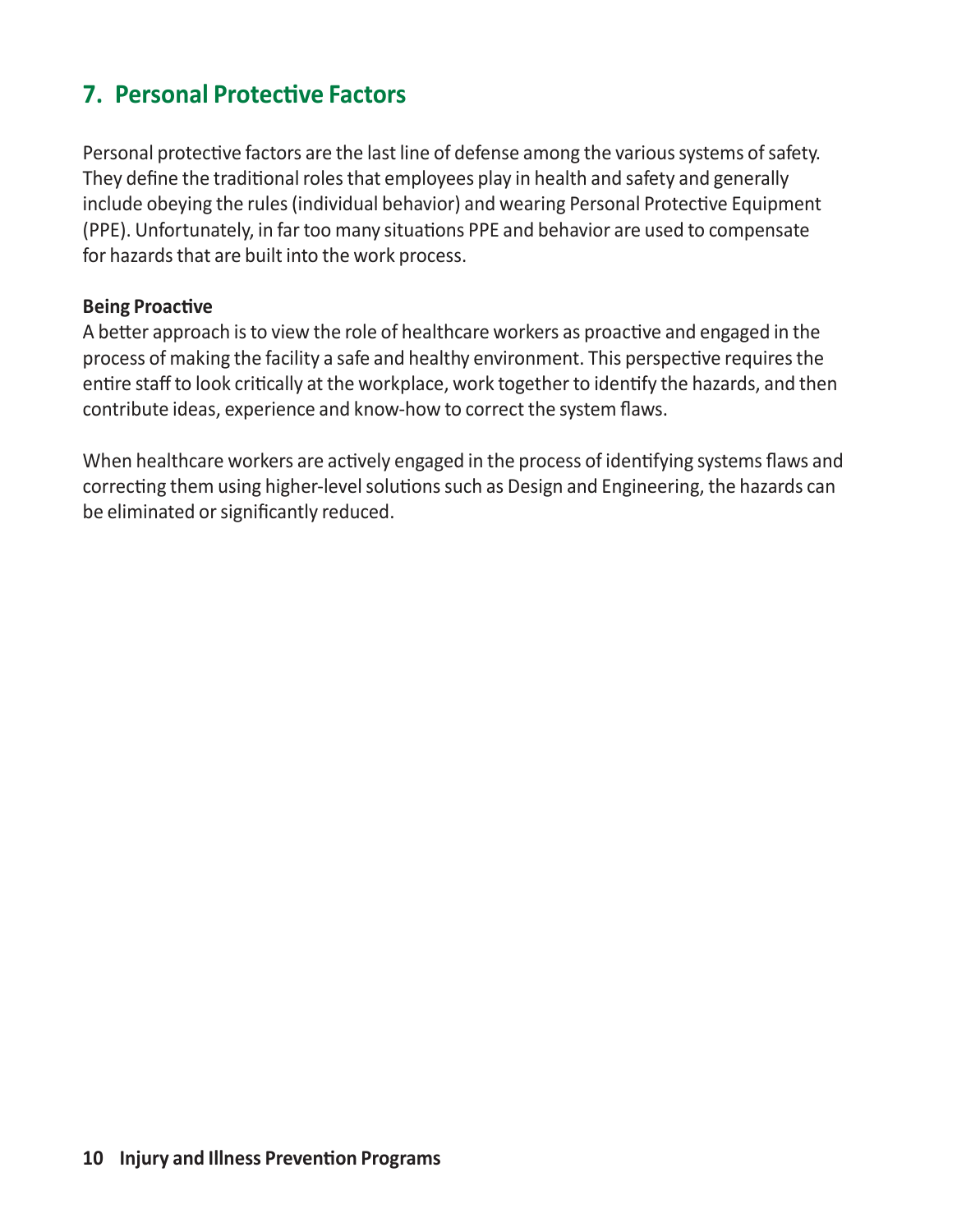#### **8. Safety Systems and Sub-Systems Worksheet**

| <b>Safety</b><br>Systems    | Design/<br><b>Engineering</b>                                                                                                                                                                                                                                                                                                                                                                                                                                                                                                                                                                                                                   | <b>Mechanical</b><br>Integrity                                       | <b>Mitigation</b><br><b>Devices</b>                                                   | <b>Warning</b><br><b>Devices</b>                                                                          | <b>Training &amp;</b><br><b>Work Practice</b><br>Controls/<br><b>Procedures</b>                                                                                                                                                                                                                                                     | Personal<br>Protective<br><b>Factors</b>          |
|-----------------------------|-------------------------------------------------------------------------------------------------------------------------------------------------------------------------------------------------------------------------------------------------------------------------------------------------------------------------------------------------------------------------------------------------------------------------------------------------------------------------------------------------------------------------------------------------------------------------------------------------------------------------------------------------|----------------------------------------------------------------------|---------------------------------------------------------------------------------------|-----------------------------------------------------------------------------------------------------------|-------------------------------------------------------------------------------------------------------------------------------------------------------------------------------------------------------------------------------------------------------------------------------------------------------------------------------------|---------------------------------------------------|
| Type of<br>Prevention       | Primary                                                                                                                                                                                                                                                                                                                                                                                                                                                                                                                                                                                                                                         | Secondary                                                            | Secondary                                                                             | Secondary                                                                                                 | Secondary                                                                                                                                                                                                                                                                                                                           | Secondary                                         |
| <b>Safety</b><br>Sub-System | <b>Job Preplanning</b><br>Resource<br>Allocation<br>Codes Facility/<br>Room Design<br>(Lighting, Floors,<br>etc.)<br><b>Standards</b><br>Bloodborne<br>Pathogen<br>Ergonomics<br><b>Injury</b><br>Prevention<br>Lifting Equipment<br>and Technologies<br><b>Sharps Exposure</b><br>Prevention<br>Selection/<br>Installation of<br><b>New Devices</b><br>(e.g., Sharps,<br>Disposal<br>Containers)<br>Employee/<br>Equipment<br>Interface<br>Life Support<br>Systems<br>Work<br>Organization<br>Communications<br>Staffing Workload<br>Shift Schedule<br>Committees<br>Workplace<br>Violence<br>Policy<br>Safe Patient<br><b>Handling Policy</b> | Inspections<br>Preventive<br>Maintenance<br>Parts Quality<br>Control | Shutdown<br><b>Devices</b><br>Back-up<br>Generator System<br>and Emergency<br>Outlets | Monitors<br>Facility<br>Alarms<br>Patient<br>Monitors<br>Life Support<br>Systems<br>Telemetric<br>Devices | Operating<br>Manuals<br>Safety<br>Information<br>Standard<br>(Universal)<br>Precautions<br>Recordkeeping<br>OSHA 300 Log<br>Sharps Injury Log<br>Emergency<br>Response<br>Refresher<br>Training<br>Communications<br>No-Lift Policy<br>Lifting Team<br>Practices<br>Patient<br>Assessments<br>Workplace<br><b>Violence Training</b> | Personal<br>Decision-Making<br>and Actions<br>PPE |

Sources: Revisions to OSHA's Bloodborne Pathogens Standard Technical Background and Summary, April 2001; and Center for Chemical Process Safety, *Guidelines for Technical Management of Chemical Process Safety*, New York: American Institute of Chemical Engineers, 1989.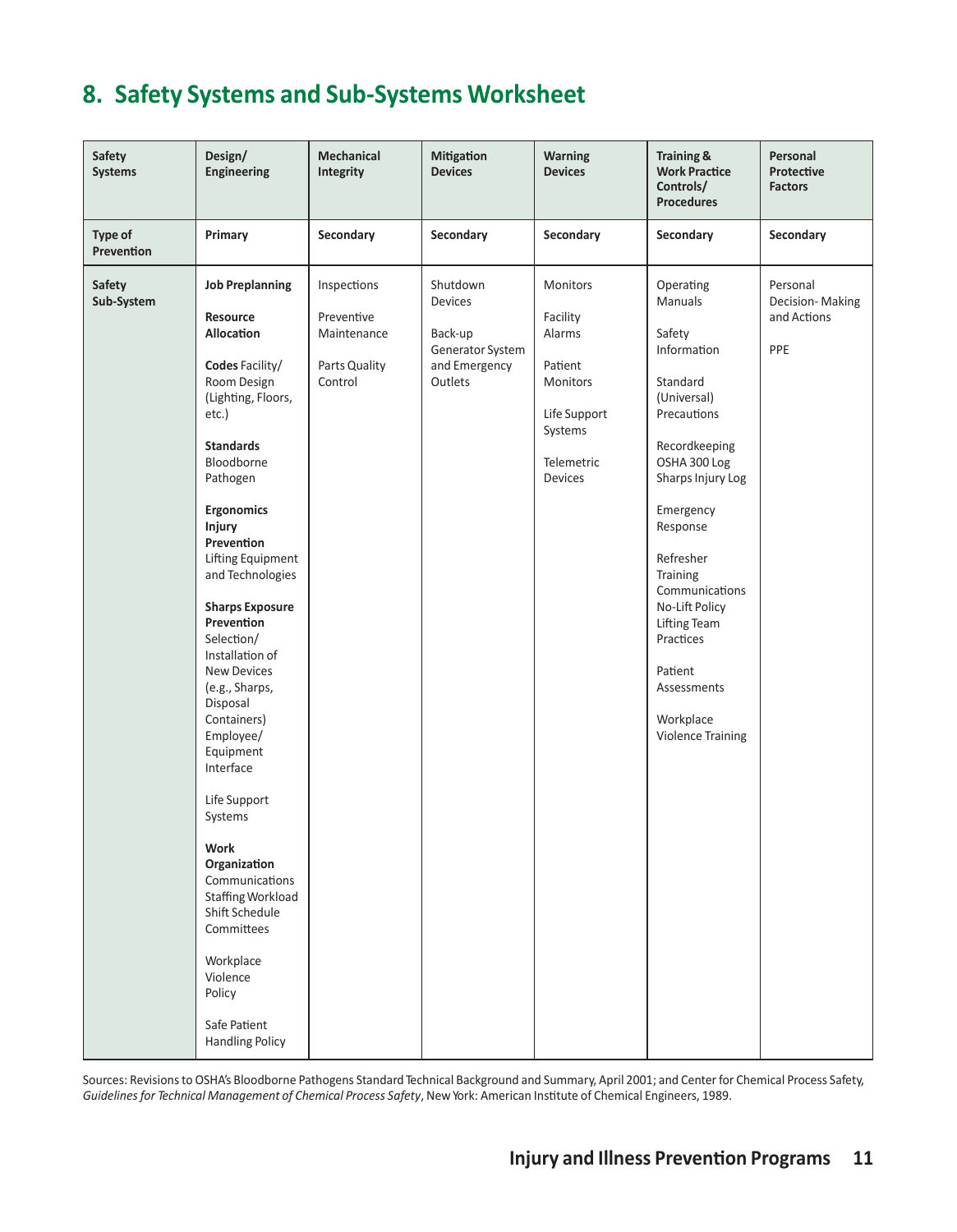#### **9. Symptoms, Systems and Root Causes**

When we look at the causes of an injury, accident or needlestick exposure we have to look beyond employee behavior. Unsafe acts, unsafe conditions and accidents are symptoms of failed systems of safety. System failures are the "root" causes of accidents and exposures.

There are almost always several root causes involved in an incident, accident or exposure. For example, the root causes of an accident might include improperly designed or maintained equipment, poor procedures or inadequate training. Root causes are always found in safety systems. Effective prevention of similar incidents requires changing and improving the systems.

#### **Examples of Root Causes**

- Poor design of equipment
- Poor installation of containers/equipment
- Difficult access to equipment
- Lack of preventive maintenance or inspection
- Inadequate procedures or training for both normal and emergency situations
- Work schedules that create excessive employee fatigue
- Inadequate staffing levels

Sources: Occupational Safety and Health Administration (OSHA) Revisions to OSHA's Bloodborne Pathogens Standard Technical Background and Summary, April 2001; and Center for Chemical Process Safety, *Guidelines for Investigating Chemical Process Incidents*, New York: American Institute of Chemical Engineers, 1992.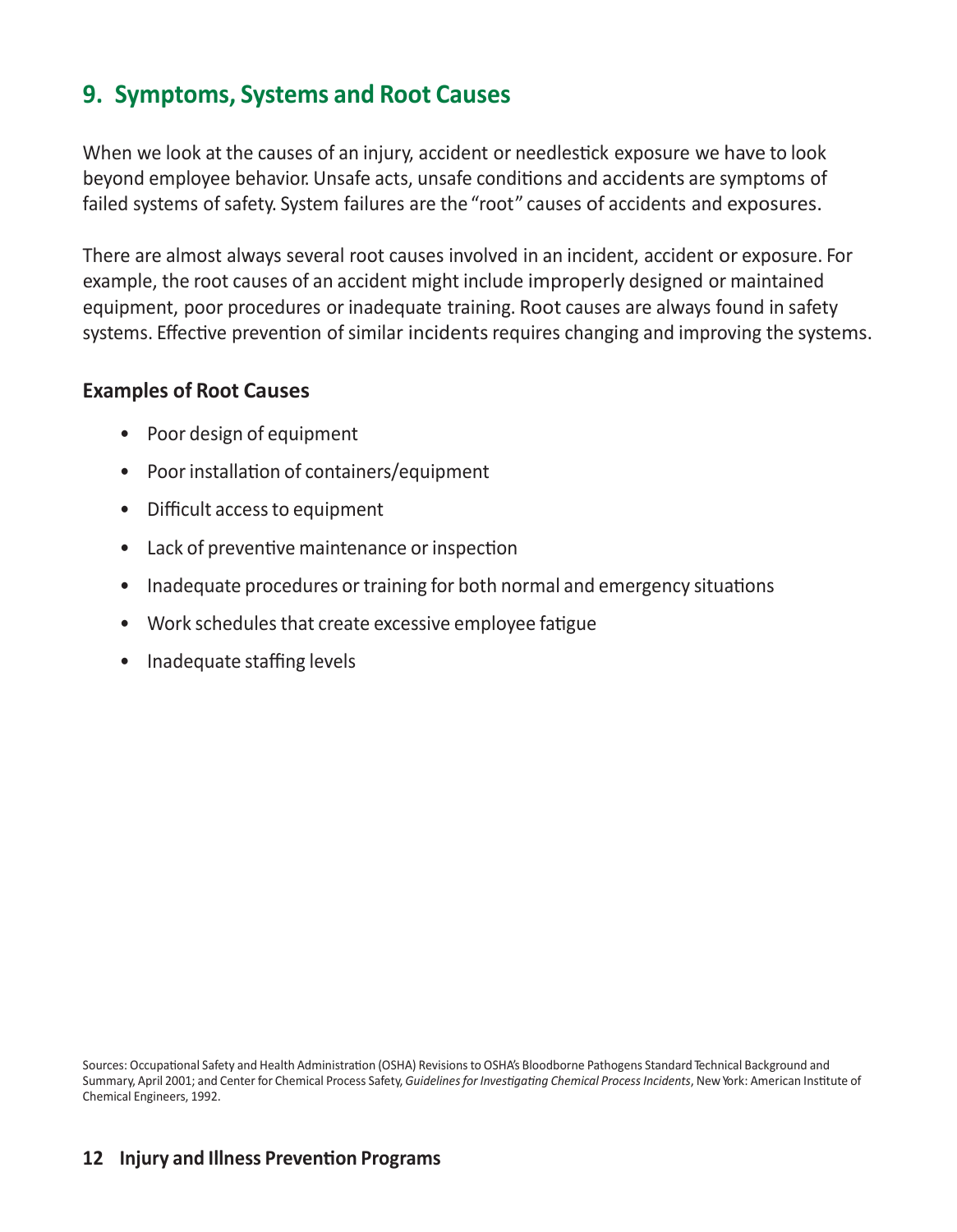Based on your own experience and what you've learned today about systems of safety, select an incident or near-miss, and use it to complete the worksheet on the next page.

**In the first column:** Describe what happened.

**In the second column:** Identify the failed systems and sub-systems (there may be more than one system or sub-system involved). Also, list any systems and/or sub-systems you think may have failed but would need more information in order to determine if it is flawed.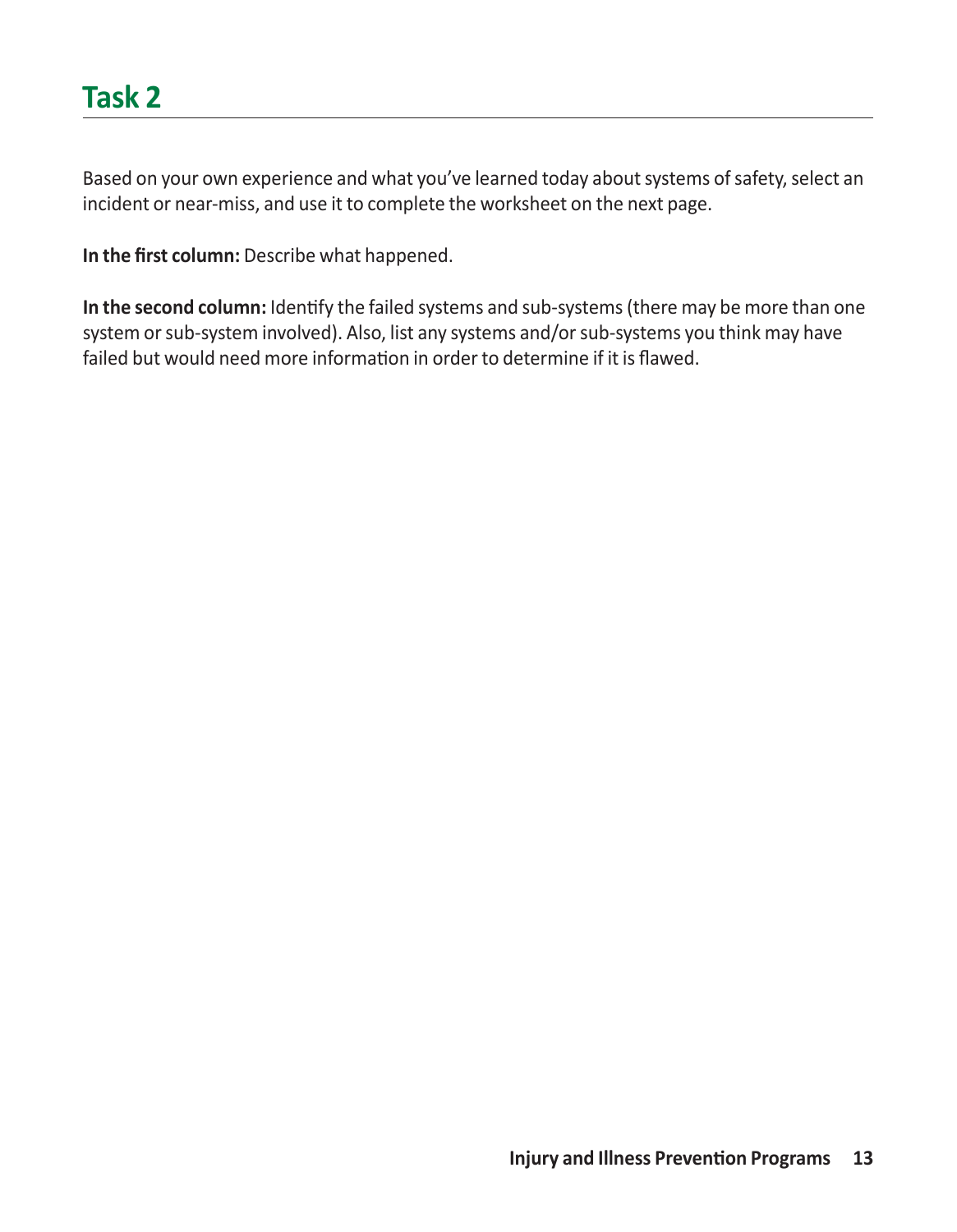| <b>What Happened?</b><br>(Please explain in detail) | <b>Flawed Systems/Sub-Systems</b>                                 |
|-----------------------------------------------------|-------------------------------------------------------------------|
|                                                     | System:                                                           |
|                                                     | Sub-systems:                                                      |
|                                                     | Do you need more info - Yes or No? If so, where will you find it? |
|                                                     |                                                                   |
|                                                     | System:                                                           |
|                                                     | Sub-systems:                                                      |
|                                                     | Do you need more info - Yes or No? If so, where will you find it? |
|                                                     |                                                                   |
|                                                     | System:                                                           |
|                                                     | Sub-systems:                                                      |
|                                                     | Do you need more info - Yes or No? If so, where will you find it? |
|                                                     |                                                                   |
|                                                     | System:                                                           |
|                                                     | Sub-systems:                                                      |
|                                                     | Do you need more info - Yes or No? If so, where will you find it? |
|                                                     |                                                                   |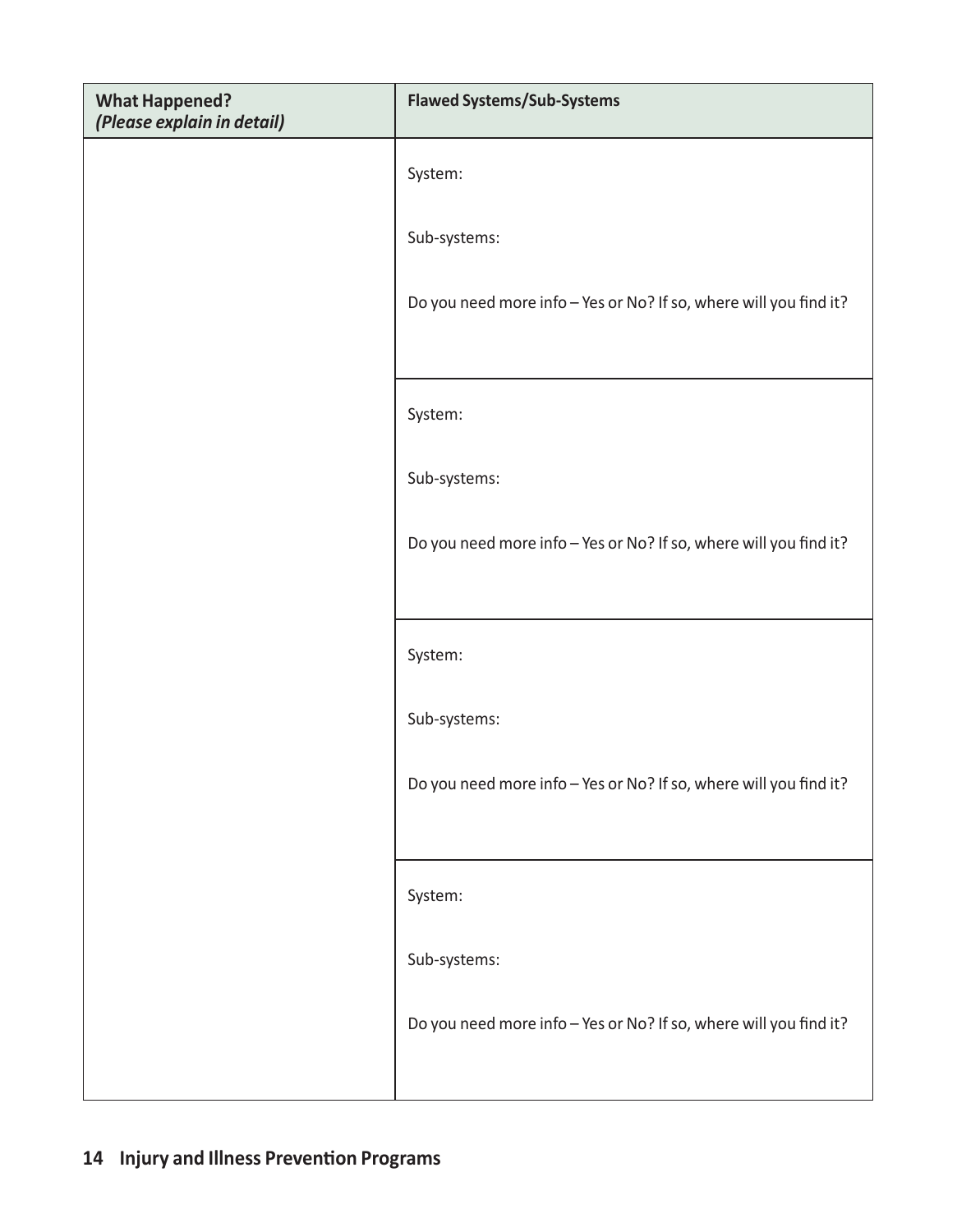#### **Summary:**

- 1. The design/engineering system can provide primary prevention by eliminating the possibility of a serious accident or exposure. The other systems of safety provide secondary prevention by reducing the probability, or severity, of an accident or exposure.
- 2. Proactive systems of safety are the key to preventing accidents and exposures.
- 3. Major systems of safety include:
	- design/engineering
	- maintenance and inspection
	- mitigation equipment
	- warning devices
	- work practice controls/procedures and training
	- personal protective factors
- 4. Your workplace may have different structures and names for its systems of safety, but all workplaces have systems of safety.
- 5. Active management and employee involvement are essential for these systems to be effective.
- 6. Unsafe acts, unsafe conditions and accidents are symptoms of failures in systems of safety. System failures are the "root" causes of accidents and exposures. Effective prevention of similar incidents requires changing and improving the systems.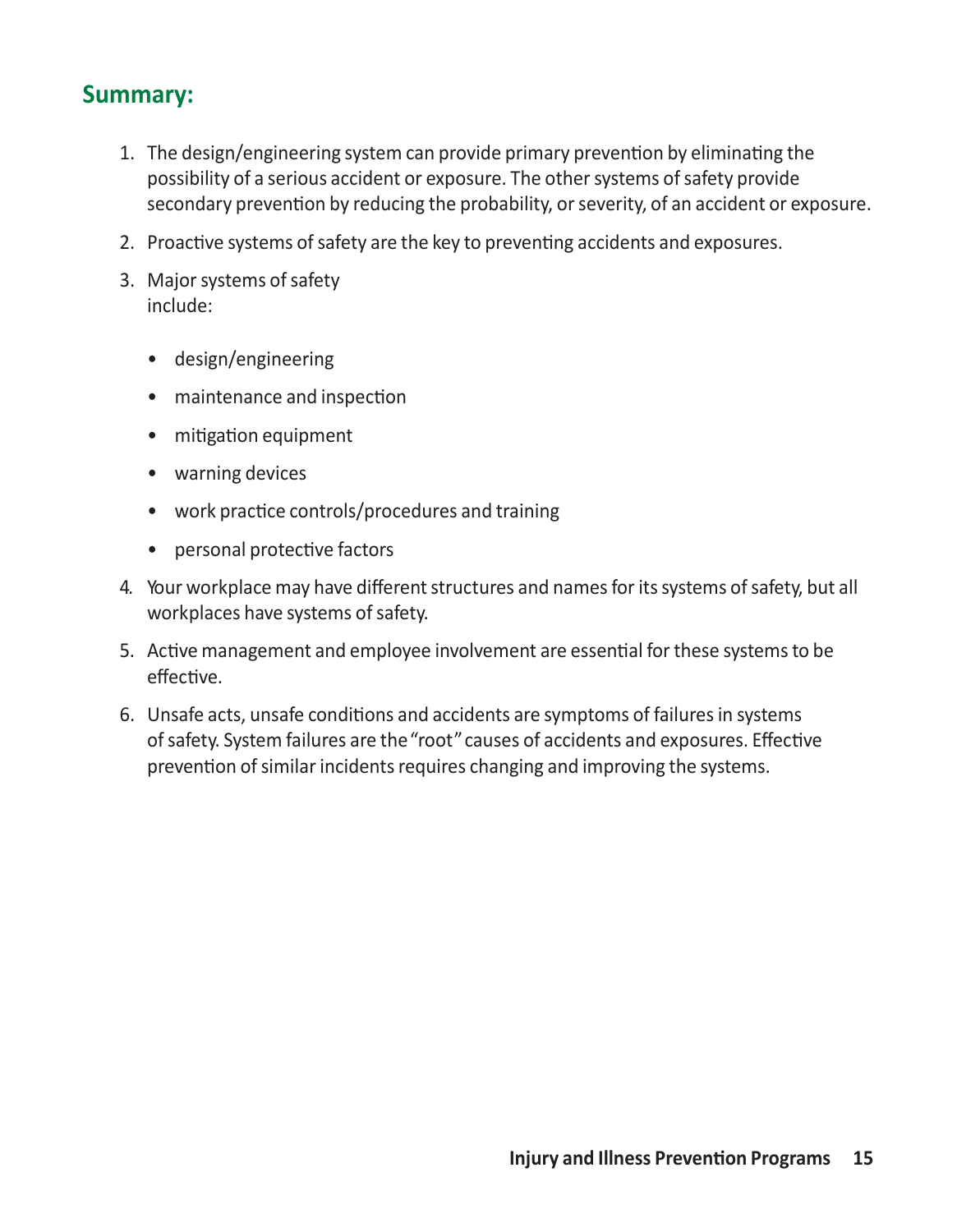## **Injury and Illness Prevention Programs Training from the NJ Work Environment Council**

#### **PROGRAM EVALUATION FORM**

**Location: Date:**

#### **Trainer(s): Cecelia G. Leto**

Training Topic: Introduction to Workplace Prevention Programs, Hazard Mapping & Systems of Safety

1. Overall, how would you rate this training session?

Excellent Good Fair Poor N/A

2. Were the teaching methods (activities, exercise) effective? \_\_\_\_Yes \_\_\_\_No \_\_\_\_Not sure

Comments: which is a set of the set of the set of the set of the set of the set of the set of the set of the set of the set of the set of the set of the set of the set of the set of the set of the set of the set of the set

3. Were the hand-outs and materials useful? \_\_\_\_Yes \_\_\_\_No \_\_\_\_Not sure

Comments:\_\_\_\_\_\_\_\_\_\_\_\_\_\_\_\_\_\_\_\_\_\_\_\_\_\_\_\_\_\_\_\_\_\_\_\_\_\_\_\_\_\_\_\_\_\_\_\_\_\_\_\_\_\_\_\_\_\_\_\_\_\_\_\_\_\_\_\_\_\_\_\_\_

4. Will the information you received in the training program be useful on your job? Yes No Not sure

Comments: \_\_\_\_\_\_\_\_\_\_\_\_\_\_\_\_\_\_\_\_\_\_\_\_\_\_\_\_\_\_\_\_\_\_\_\_\_\_\_\_\_\_\_\_\_\_\_\_\_\_\_\_\_\_\_\_\_\_\_\_\_\_\_\_\_\_\_\_\_\_\_\_

- 5. How could this training program be improved?
- 6. What subjects/topics should be added to (or taken away from) this training program to make it more useful?

\_\_\_\_\_\_\_\_\_\_\_\_\_\_\_\_\_\_\_\_\_\_\_\_\_\_\_\_\_\_\_\_\_\_\_\_\_\_\_\_\_\_\_\_\_\_\_\_\_\_\_\_\_\_\_\_\_\_\_\_\_\_\_\_\_\_\_\_\_\_\_\_\_\_\_\_\_\_\_\_\_\_

\_\_\_\_\_\_\_\_\_\_\_\_\_\_\_\_\_\_\_\_\_\_\_\_\_\_\_\_\_\_\_\_\_\_\_\_\_\_\_\_\_\_\_\_\_\_\_\_\_\_\_\_\_\_\_\_\_\_\_\_\_\_\_\_\_\_\_\_\_\_\_\_\_\_\_\_\_\_\_\_\_\_

\_\_\_\_\_\_\_\_\_\_\_\_\_\_\_\_\_\_\_\_\_\_\_\_\_\_\_\_\_\_\_\_\_\_\_\_\_\_\_\_\_\_\_\_\_\_\_\_\_\_\_\_\_\_\_\_\_\_\_\_\_\_\_\_\_\_\_\_\_\_\_\_\_\_\_\_\_\_\_\_\_\_

\_\_\_\_\_\_\_\_\_\_\_\_\_\_\_\_\_\_\_\_\_\_\_\_\_\_\_\_\_\_\_\_\_\_\_\_\_\_\_\_\_\_\_\_\_\_\_\_\_\_\_\_\_\_\_\_\_\_\_\_\_\_\_\_\_\_\_\_\_\_\_\_\_\_\_\_\_\_\_\_\_\_ \_\_\_\_\_\_\_\_\_\_\_\_\_\_\_\_\_\_\_\_\_\_\_\_\_\_\_\_\_\_\_\_\_\_\_\_\_\_\_\_\_\_\_\_\_\_\_\_\_\_\_\_\_\_\_\_\_\_\_\_\_\_\_\_\_\_\_\_\_\_\_\_\_\_\_\_\_\_\_\_\_\_ \_\_\_\_\_\_\_\_\_\_\_\_\_\_\_\_\_\_\_\_\_\_\_\_\_\_\_\_\_\_\_\_\_\_\_\_\_\_\_\_\_\_\_\_\_\_\_\_\_\_\_\_\_\_\_\_\_\_\_\_\_\_\_\_\_\_\_\_\_\_\_\_\_\_\_\_\_\_\_\_\_\_

\_\_\_\_\_\_\_\_\_\_\_\_\_\_\_\_\_\_\_\_\_\_\_\_\_\_\_\_\_\_\_\_\_\_\_\_\_\_\_\_\_\_\_\_\_\_\_\_\_\_\_\_\_\_\_\_\_\_\_\_\_\_\_\_\_\_\_\_\_\_\_\_\_\_\_\_\_\_\_\_\_\_ \_\_\_\_\_\_\_\_\_\_\_\_\_\_\_\_\_\_\_\_\_\_\_\_\_\_\_\_\_\_\_\_\_\_\_\_\_\_\_\_\_\_\_\_\_\_\_\_\_\_\_\_\_\_\_\_\_\_\_\_\_\_\_\_\_\_\_\_\_\_\_\_\_\_\_\_\_\_\_\_\_\_

\_\_\_\_\_\_\_\_\_\_\_\_\_\_\_\_\_\_\_\_\_\_\_\_\_\_\_\_\_\_\_\_\_\_\_\_\_\_\_\_\_\_\_\_\_\_\_\_\_\_\_\_\_\_\_\_\_\_\_\_\_\_\_\_\_\_\_\_\_\_\_\_\_\_\_\_\_\_\_\_\_\_ \_\_\_\_\_\_\_\_\_\_\_\_\_\_\_\_\_\_\_\_\_\_\_\_\_\_\_\_\_\_\_\_\_\_\_\_\_\_\_\_\_\_\_\_\_\_\_\_\_\_\_\_\_\_\_\_\_\_\_\_\_\_\_\_\_\_\_\_\_\_\_\_\_\_\_\_\_\_\_\_\_\_

7. Additional comments:  $\blacksquare$ 

This material was produced under grant SH-23529-12-60-F-34 from the Occupational Safety and Health Administration, U.S. Department of Labor. It does not necessarily reflect the views or policies of the U.S. Department of Labor, nor does mention of trade names, commercial products, or organizations imply endorsement by the U.S. Government.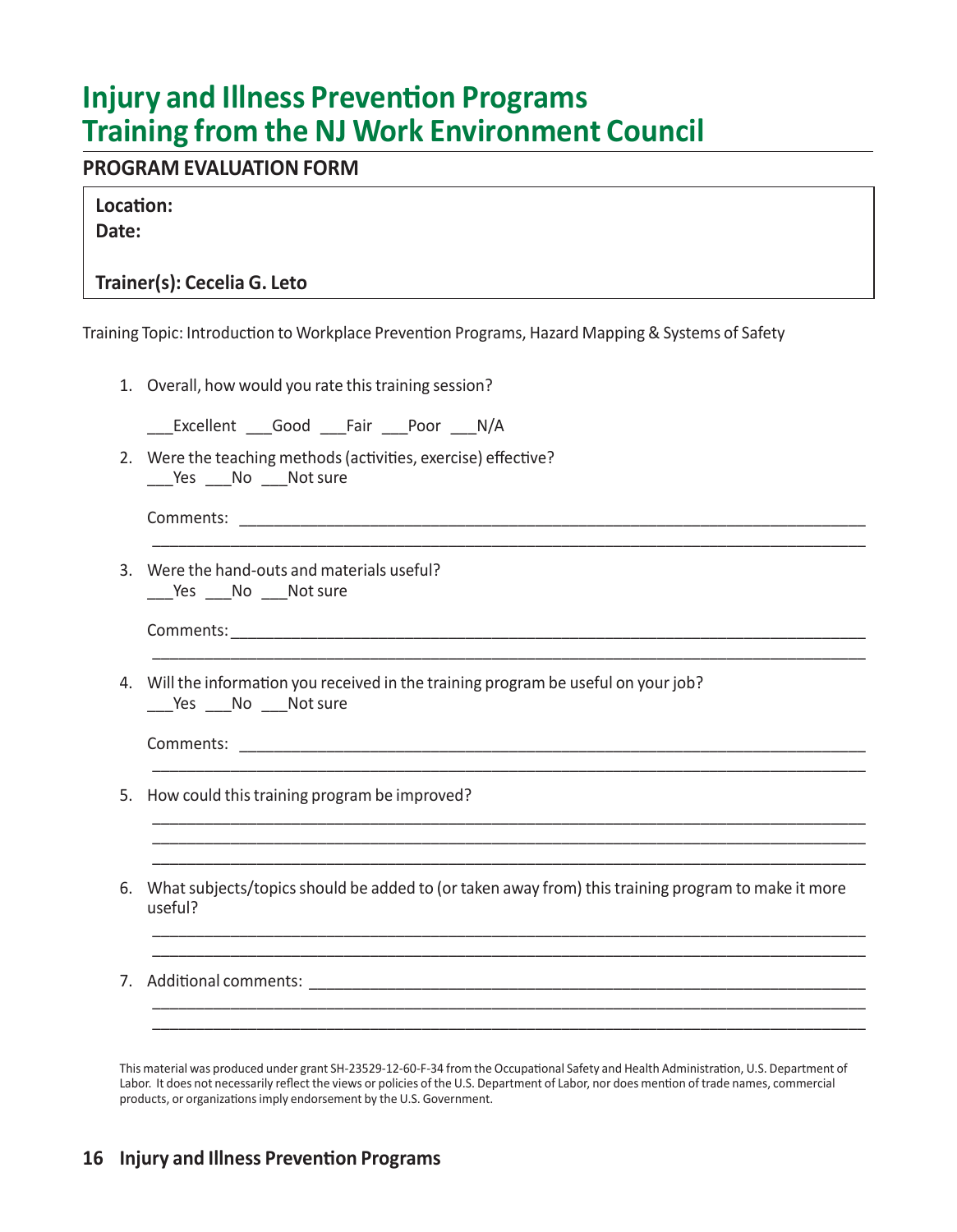## **Safety Systems and Sub-Systems Worksheet**

| <b>Safety</b><br><b>Systems</b> | Design/<br><b>Engineering</b>                                                                                                                                                                                                                                                                                                                                                                                                                                                                                                                                                                                                                                 | <b>Mechanical</b><br>Integrity                                       | <b>Mitigation</b><br><b>Devices</b>                                            | <b>Warning</b><br><b>Devices</b>                                                                          | <b>Training &amp;</b><br><b>Work Practice</b><br>Controls/<br><b>Procedures</b>                                                                                                                                                                                                                                                            | Personal<br>Protective<br><b>Factors</b>          |
|---------------------------------|---------------------------------------------------------------------------------------------------------------------------------------------------------------------------------------------------------------------------------------------------------------------------------------------------------------------------------------------------------------------------------------------------------------------------------------------------------------------------------------------------------------------------------------------------------------------------------------------------------------------------------------------------------------|----------------------------------------------------------------------|--------------------------------------------------------------------------------|-----------------------------------------------------------------------------------------------------------|--------------------------------------------------------------------------------------------------------------------------------------------------------------------------------------------------------------------------------------------------------------------------------------------------------------------------------------------|---------------------------------------------------|
| Type of<br>Prevention           | Primary                                                                                                                                                                                                                                                                                                                                                                                                                                                                                                                                                                                                                                                       | Secondary                                                            | Secondary                                                                      | Secondary                                                                                                 | Secondary                                                                                                                                                                                                                                                                                                                                  | Secondary                                         |
| <b>Safety</b><br>Sub-System     | <b>Job Preplanning</b><br><b>Resource</b><br>Allocation<br>Codes Facility/<br>Room Design<br>(Lighting, Floors,<br>etc.)<br><b>Standards</b><br>Bloodborne<br>Pathogen<br>Ergonomics<br><b>Injury</b><br>Prevention<br>Lifting Equipment<br>and Technologies<br><b>Sharps Exposure</b><br>Prevention<br>Selection/<br>Installation of<br><b>New Devices</b><br>(e.g., Sharps,<br>Disposal<br>Containers)<br>Employee/<br>Equipment<br>Interface<br>Life Support<br>Systems<br><b>Work</b><br>Organization<br>Communications<br>Staffing Workload<br>Shift Schedule<br>Committees<br>Workplace<br>Violence<br>Policy<br>Safe Patient<br><b>Handling Policy</b> | Inspections<br>Preventive<br>Maintenance<br>Parts Quality<br>Control | Shutdown<br>Devices<br>Back-up<br>Generator System<br>and Emergency<br>Outlets | Monitors<br>Facility<br>Alarms<br>Patient<br>Monitors<br>Life Support<br>Systems<br>Telemetric<br>Devices | Operating<br><b>Manuals</b><br>Safety<br>Information<br>Standard<br>(Universal)<br>Precautions<br>Recordkeeping<br>OSHA 300 Log<br>Sharps Injury Log<br>Emergency<br>Response<br>Refresher<br>Training<br>Communications<br>No-Lift Policy<br>Lifting Team<br>Practices<br>Patient<br>Assessments<br>Workplace<br><b>Violence Training</b> | Personal<br>Decision-Making<br>and Actions<br>PPE |

Sources: Revisions to OSHA's Bloodborne Pathogens Standard Technical Background and Summary, April 2001; and Center for Chemical Process Safety, *Guidelines for Technical Management of Chemical Process Safety*, New York: American Institute of Chemical Engineers, 1989.